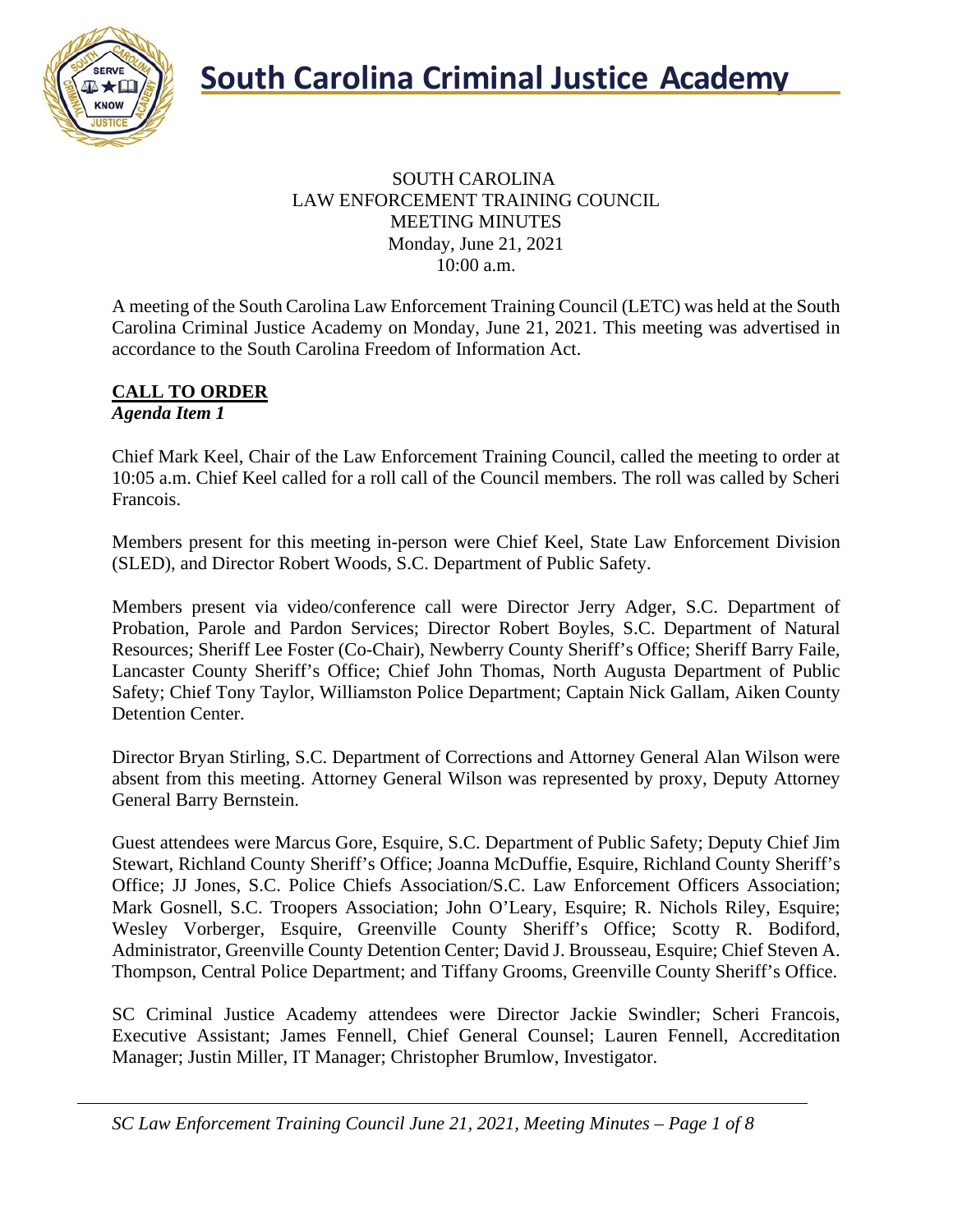

### **APPROVAL OF AGENDA**

*Agenda Item 2*

Upon a motion made by Director Boyles and seconded by Director Woods, Council voted unanimously to adopt the agenda as presented.

## **APPROVAL FOR MEETING MINUTES**

#### *Agenda Item 3*

A motion to approve the minutes of the May 17, 2021, meeting was made by Director Boyles and seconded by Director Woods. Council voted unanimously to accept the meeting minutes as recorded.

# **DIRECTOR'S REPORT**

*Agenda Item 4*

#### A. **General Counsel Report**

- Misconduct Cases

#### **Richard Finch:** *2020-CJA-09-06 (S.C. Department of Public Safety)* **-**

**Summary:** Allegations of willfully making false, misleading, incomplete, deceitful, or incorrect statement to a law enforcement officer, law enforcement agency, or a representative of the agency, except when required by departmental policy, or the laws of this State. **Request for Final Agency Decision.**

Hearing Officer recommended that Council:

- A) Issue its final agency decision, pursuant to S.C. Code Ann. Regs. 37-107 D., finding that the allegation of misconduct filed against Richard Finch by the South Carolina Department of Public Safety has not been proven by substantial evidence; and
- B) Approve, pursuant to the authority of Council set forth at S.C. Code Ann. § 23-23-150 (G) (1), Richard Finch's eligibility for certification as a law enforcement officer in the State of South Carolina; and
- C) Expunge within thirty (30) days of the final agency decision in this matter, pursuant to the requirements of S.C. Code Ann. § 23-23-150 (M), all evidence related to the allegation of misconduct filed against Richard Finch by the South Carolina Department of Public Safety.

Attorney John O' Leary was in attendance to represent Mr. Finch and answer any questions from Council, if applicable.

*SC Law Enforcement Training Council June 21, 2021, Meeting Minutes – Page 2 of 8*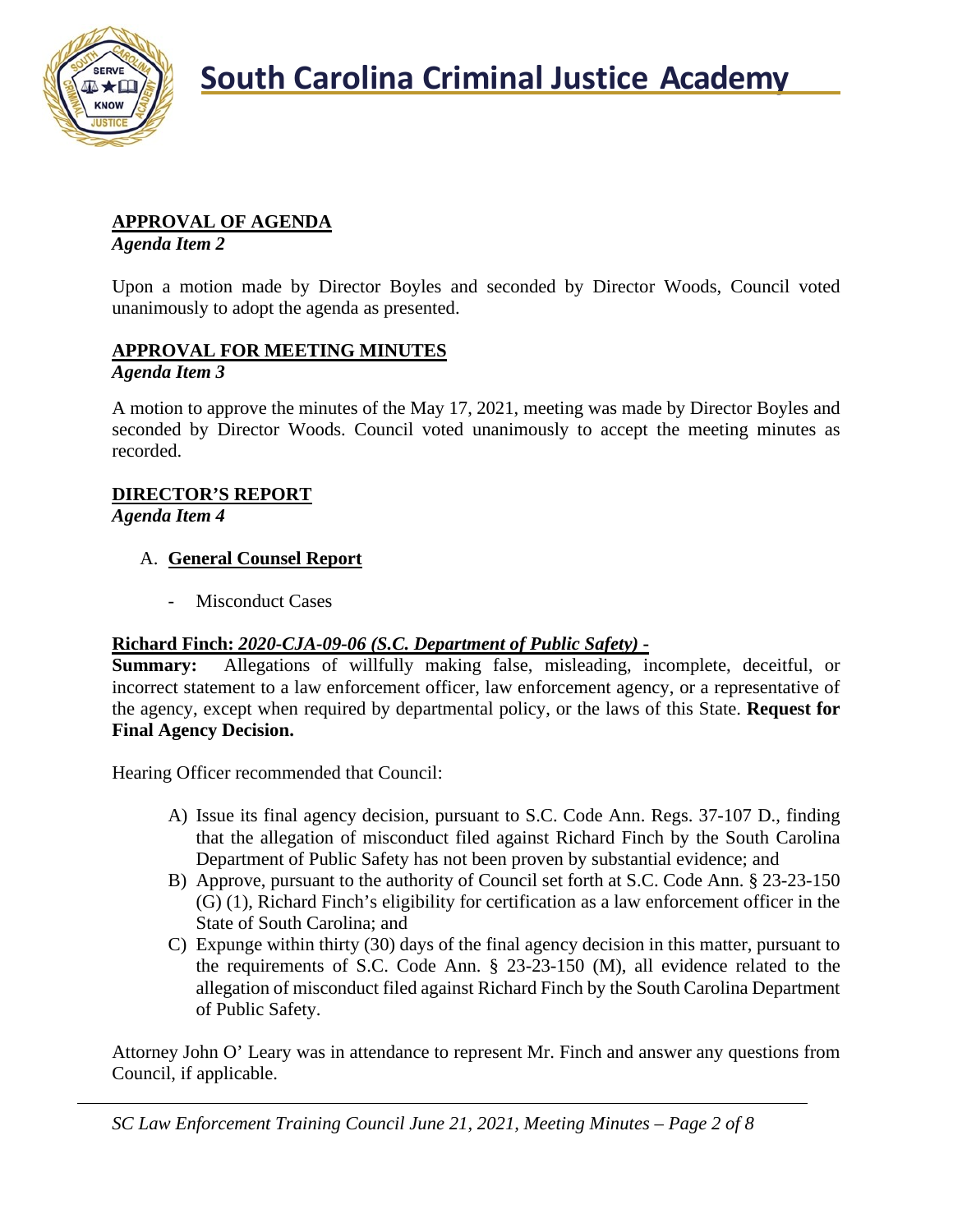

Attorney Marcus Gore was in attendance to represent the agency and answer any questions from Council, if applicable.

For the sake of discussion, Director Adger made a motion of a finding of misconduct. Sheriff Faile seconded the motion.

After hearing from both attorneys and receiving information from James Fennell regarding possible sanctions Council could impose against Mr. Finch for his misconduct in office, Director Adger amended his motion to include permanent denial of Mr. Finch's law enforcement certification. Sheriff Faile seconded the motion. Council voted unanimously to find that Mr. Finch committed misconduct in office and to permanently deny Mr. Finch eligibility for law enforcement certification. *Please note that Director Woods recused himself from the voting process in this case.*

#### **Justin Costa:** *2018-CJA-08-14 (Greenville County Sheriff's Office)***-**

**Summary:** Allegations of willfully providing false, misleading, incomplete, deceitful, or incorrect information on a document, record, report or form, except when required by departmental policy or by the laws of this State; willfully making false, misleading, incomplete, deceitful, or incorrect statements to a law enforcement officer, a law enforcement agency, or a representative of the agency, except when required by departmental policy or by the laws of this State. **Request for Final Agency Decision.**

Hearing Officer recommended that Council:

A) Issue its final agency decision, pursuant to S.C. Code Ann. Regs. 37-107 D., finding that an allegation of misconduct reported against Justin Costa by the Greenville County Sheriff's Office has been proven by substantial evidence;

B) Determine a fitting and appropriate sanction regarding Justin Costa's continuing eligibility for certification as a law enforcement officer in the State of South Carolina, pursuant to the authority set for at S.C. Code Ann. Regs. 37-108 A.

Attorney R. Nichols Riley was in attendance to represent Mr. Costa and to answer any questions from Council, if applicable.

Attorney Wesley Vorberger was in attendance to represent the agency and answer any questions from Council.

After hearing from both attorneys, Director Boyles made a motion to accept the recommendation of the Hearing Officer. Chief Taylor seconded the motion. Council voted unanimously to adopt the recommendation of the Hearing Officer and permanently denied Mr. Costa's eligibility for law enforcement certification.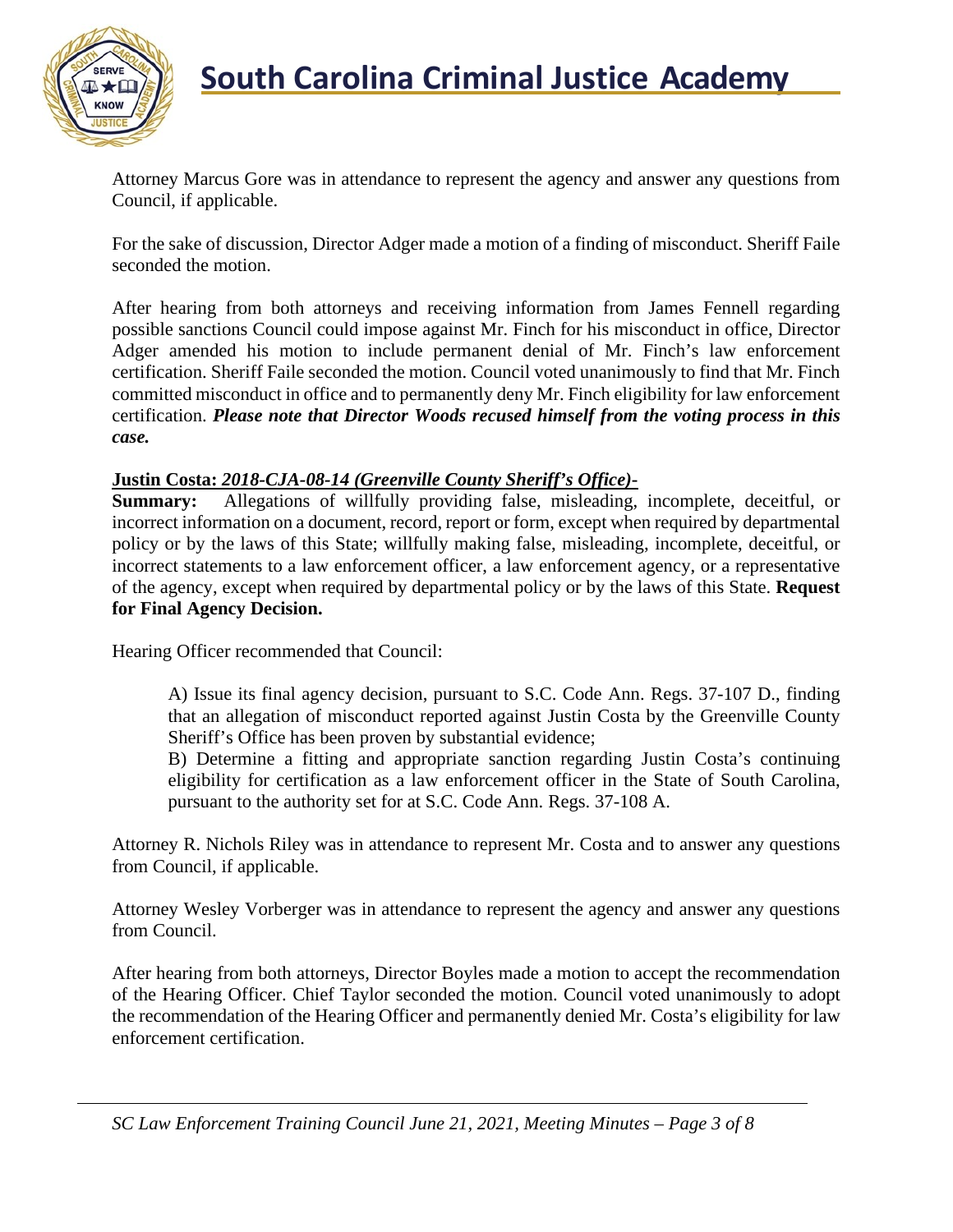

#### **Catherine Taube:** *2020-CJA-05-08 (Greenville County Detention Center)-*

**Summary:** Allegation of unlawful use of a controlled substance. **Request for Final Agency Decision.**

Hearing Officer recommended that Council:

A) Issue its final agency decision, pursuant to S.C. Code Ann. Regs. 37-107 D., finding that the allegation of misconduct reported against Catherine Taube by the Greenville County Detention Center has been proven by substantial evidence; and

B) Impose such sanction as the Council in its discretion deems appropriate pursuant to its authority set forth at S.C. Code Ann. Regs. 37-108 A.

Attorney John O'Leary was present to represent Ms. Taube and to answer any questions from Council, if applicable.

Scotty Bodiford was in attendance to represent the agency and to answer any questions from Council, if applicable.

After hearing from Mr. O'Leary and Mr. Bodiford, Sheriff Faile made a motion to permanently deny Ms. Taube's eligibility for law enforcement certification. Captain Gallam seconded the motion. Council voted unanimously to permanently deny Ms. Taube's eligibility for law enforcement certification.

#### **Timothy Striss:** *2020-CJA-10-16 (Central Police Department)***-**

**Summary:** Allegation of providing false information to the Criminal Justice Academy. **Request for Final Agency Decision.**

Hearing Officer recommended that Council:

A) Issue its final agency decision, pursuant to S.C. Code Ann. Regs. 37-107 D., finding that an allegation of misconduct reported against Timothy Striss by the Central Police Department has been proven by substantial evidence; and

B) Determine a fitting and appropriate sanction regarding Timothy Striss' continuing eligibility for certification as a law enforcement officer in the State of South Carolina, pursuant to the authority set for at S.C. Code Ann. Regs. 37-108 A.

Attorney David Brousseau was present to represent Mr. Striss and to answer any questions from Council, if applicable.

Mr. Striss was in attendance to speak on his own behalf and answer any questions from Council, if applicable.

*SC Law Enforcement Training Council June 21, 2021, Meeting Minutes – Page 4 of 8*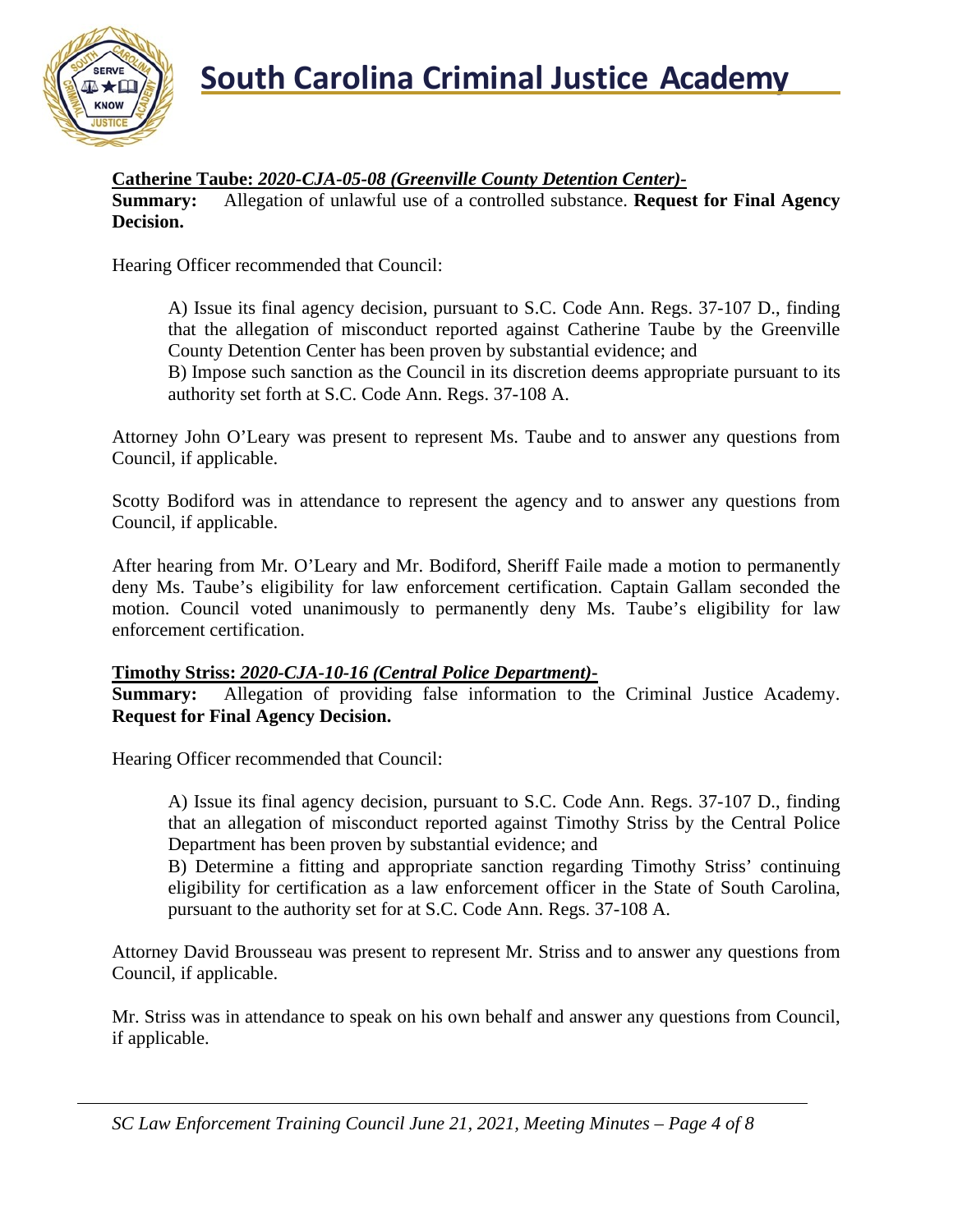

# **South Carolina Criminal Justice Academy**<br>KNOW

Chief Thompson was in attendance to represent the agency, speak on behalf of Mr. Striss and to answer any questions from Council, if applicable.

After hearing from Mr. Brousseau and Chief Thompson, Director Adger made a motion to grant Mr. Striss eligibility for law enforcement certification. Captain Gallam seconded the motion. Council voted unanimously to grant Mr. Striss eligibility for law enforcement certification.

#### **Maurice Huggins:** *2019-CJA-12-06 (North Charleston Police Department)* **–**

**Summary:** Allegation of dangerous and/or unsafe practices involving firearms, weapons, and/or vehicle which indicated a willful or wanton disregard for the safety of persons or property. **Request for Final Agency Decision.**

Hearing Officer recommended that Council:

\*\*\*This was prior to the LETC Order regarding failure to prosecute and involved a case from 2014\*\*\*

A) Order that the contested case file in this matter be closed; and

B) Order, pursuant to the requirements of S.C. Code Ann. § 23-23-150 (M), that the "Personnel Change in Status Report: Notification of Separation Due to Misconduct" filed by the Department in this matter be expunged, and that the certification file of the Officer be updated in the records of the Criminal Justice Academy to reflect no outstanding allegations of misconduct based on the present matter.

Director Adger made a motion to accept the recommendation of the Hearing Officer. Director Boyles seconded the motion. Council voted unanimously to adopt the recommendation of the Hearing Officer to close the contested file and expunge the record of misconduct against Mr. Huggins. *Please note that Chief Keel recused himself from the voting process in this case.*

#### **William Ransom:** *2021-CJA-06-05 (McColl Police Department)***-**

**Summary:** The South Carolina Criminal Justice Academy received information that on June 9, 2021, the Marlboro County Sheriff's Office arrested William Ransom and charged him with Assault and Battery 3rd Degree. Information provided states Ransom was off duty attending a funeral for a family member when he was involved in an altercation with another family member which escalated to a physical confrontation. The McColl Police Department has advised the South Carolina Law Enforcement Division has been notified to further investigate this matter. **Request for Suspension.**

Sheriff Foster made a motion to suspend Mr. Ransom's law enforcement certification. Director Boyles seconded the motion. Council voted unanimously to temporarily suspend Mr. Ransom's law enforcement certification pending the outcome of an investigation. *Please note that Chief Keel recused himself from the voting process in this case.*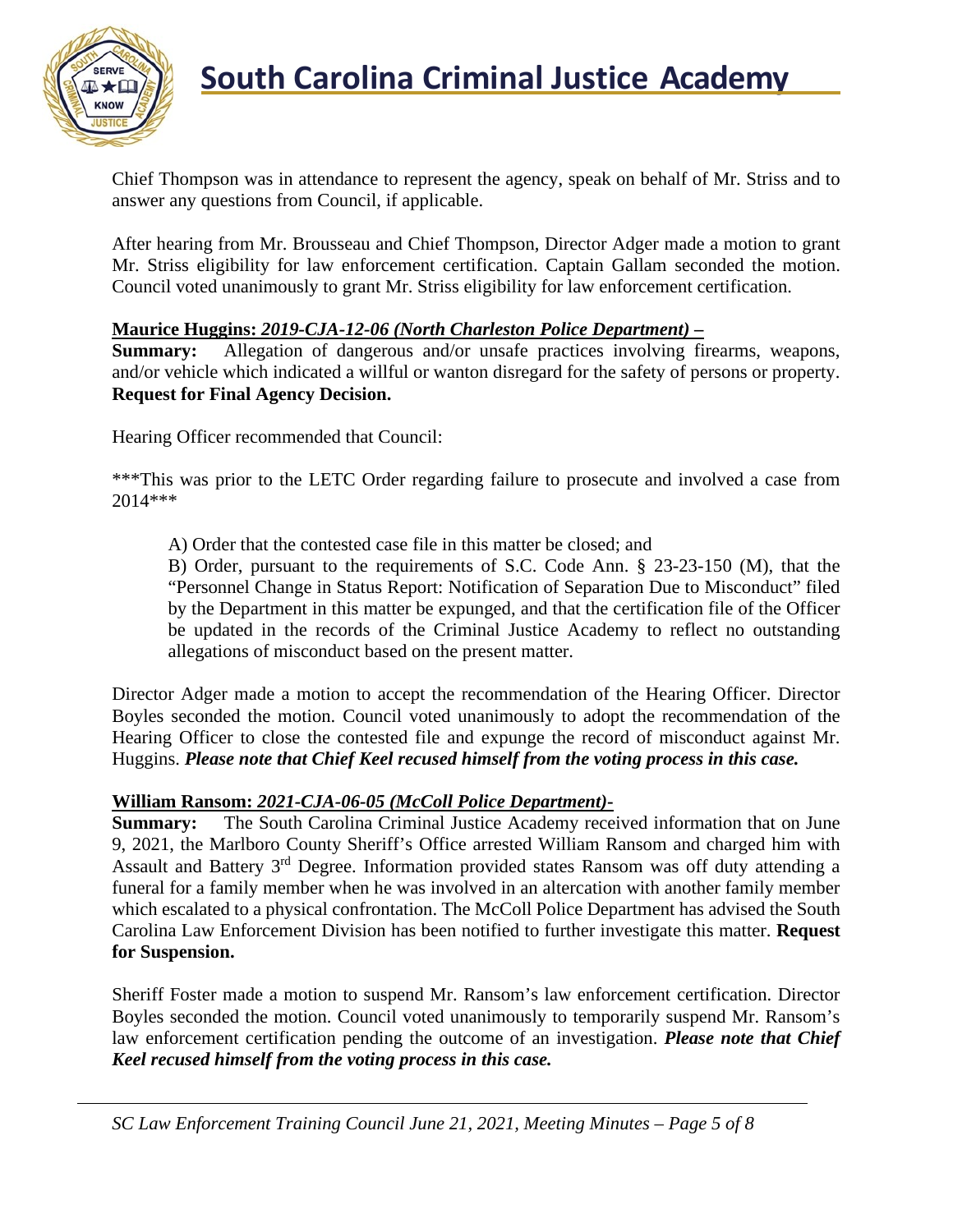

# **South Carolina Criminal Justice Academy**

#### **Terrell Hutchinson:** *2021-CJA-06-06 (Fairfield County Detention Center)* **–**

**Summary:** The South Carolina Law Enforcement Division notified the South Carolina Criminal Justice Academy that on May 11, 2021, the South Carolina Highway Patrol arrested Mr. Hutchinson of the Fairfield County Detention Center and charged him with DUI less than .10 1<sup>st</sup> Offense. **Request for Suspension.**

Sheriff Foster made a motion to suspend Mr. Hutchinson's law enforcement certification. Director Boyles seconded the motion. Council voted unanimously to temporarily suspend Mr. Hutchinson's law enforcement certification pending the outcome of the criminal charges. *Please note that Director Woods recused himself from the voting process in this case.*

#### **Asha Goodnight: 2021-CJA-05-03 (North Charleston Police Department)-**

**Summary:** Information was presented to the South Carolina Criminal Justice Academy that the criminal charges against Ms. Goodnight were dismissed, and the dismissal of the charges WERE NOT as a result of successful completion of Pre-Trial Intervention. **Request for Reinstatement.**

Captain Gallam made a motion to reinstate Ms. Goodnight's law enforcement certification. Sheriff Faile seconded the motion. Council voted unanimously to reinstate Ms. Goodnight's law enforcement certification.

#### **Jessica Hunt: 2018-CJA-08-25** *(Dorchester County Sheriff's Office)***-**

**Summary:** Information was recently provided to the South Carolina Criminal Justice Academy advising the charges for which Ms. Hunt was arrested were dismissed and expunged from her record. A check of Ms. Hunt's South Carolina Driver's Record shows her South Carolina driver's license is valid and does not show a prior suspension. **Request for Reinstatement.**

Captain Gallam made a motion to reinstate Ms. Hunt's law enforcement certification. Sheriff Faile seconded the motion. Council voted unanimously to reinstate Ms. Hunt's law enforcement certification. *Please note that Director Woods recused himself from the voting process in this case.*

#### **Vishal Patel:** *2021-CJA-02-09 (Bishopville Police Department)***-**

**Summary:** Information was provided to the Academy advising that Mr. Patel pleaded guilty to Reckless Driving and the DUI charge was dismissed. A check of Mr. Patel's South Carolina Driver's Record shows his South Carolina driver's license is valid and was not previously suspended for driving under the influence of alcoholic beverages or dangerous drugs, driving while impaired (or the equivalent), reckless homicide, involuntary manslaughter, or leaving the scene of an accident. **Request for Reinstatement.**

Director Adger made a motion to reinstate Mr. Patel's law enforcement certification. Captain Gallam seconded the motion. Council voted unanimously to reinstate Mr. Patel's law enforcement certification. *Please note that Director Woods recused himself from the voting process in this case.*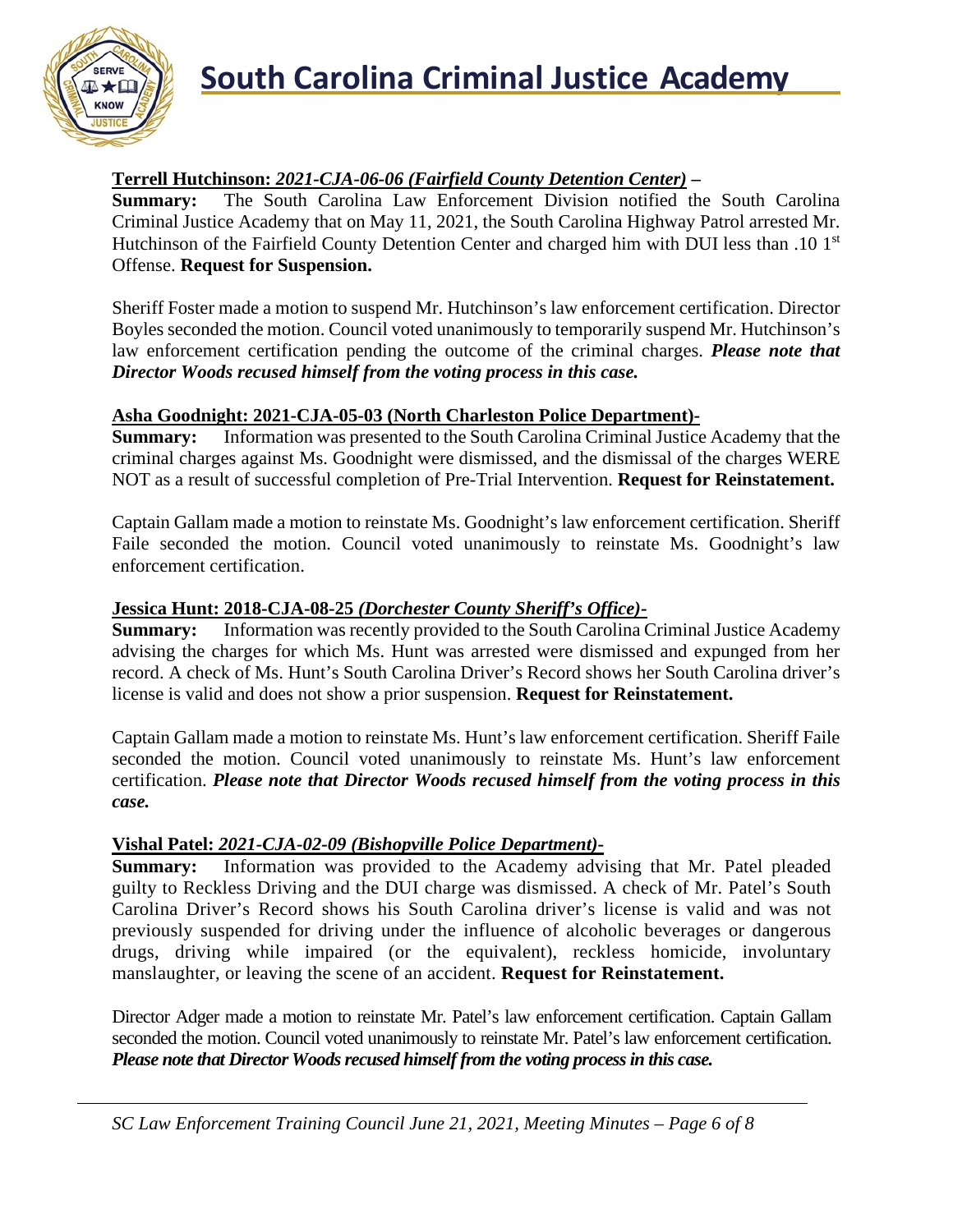

## A. **Director's Comments**

### Director Swindler

Director Swindler presented a question that he received to Council for their decision. He was asked if the reimbursement statue that applies to Class 1 Officers also applies to Class 3 Officers. Director Swindler stated that it is the opinion of the Academy that Class 3 Officers would fall under that reimbursement statue.

Director Boyles made a motion that Council affirm the interpretation of reimbursement for Class 3 Officers as presented by the Academy. Captain Gallam seconded the motion. Council adopted the interpretation of the Academy that reimbursement to agencies that lose a Class 3 Officer to another agency in the first year in which the training was received be fully reimbursed the cost of training by the receiving agency and be reimbursed 50 percent of the cost of training if this occurs during the second year after which training was received.

Director Swindler presented a second question to Council regarding whether Basic Class 3 Officers would be allowed to be bailiffs in magistrate court. Council's opinion on this matter is that no decision needs to be made as this matters falls under the guidelines that have already been set for Basic Class 3 Officers in order 2021-LETC-001.

Next, Director Swindler presented a question to Council regarding whether arson investigators are able to perform the duties of Advanced Class 3 Officers. Director Swindler suggested that these investigators are able to be trained as and perform duties of Advanced Class 3 Officers but do their investigations parallel with Class 1 Officers. Sheriff Foster made a motion to allow fire investigators to be Advanced Class 3 Officers. Director Woods seconded the motion. Council voted unanimously to allow eligibility for fire investigators to receive certification as Advanced Class 3 Officers.

Director Boyles addressed Council at this time giving a reminder for law enforcement personnel to notify SCDNR when a hunting or boating accident has occurred.

Director Swindler gave an update on testing and training for Advanced Class 3 Officers, basic law enforcement classes, basic detention, and the plan to slowly re-open graduation attendance to the public.